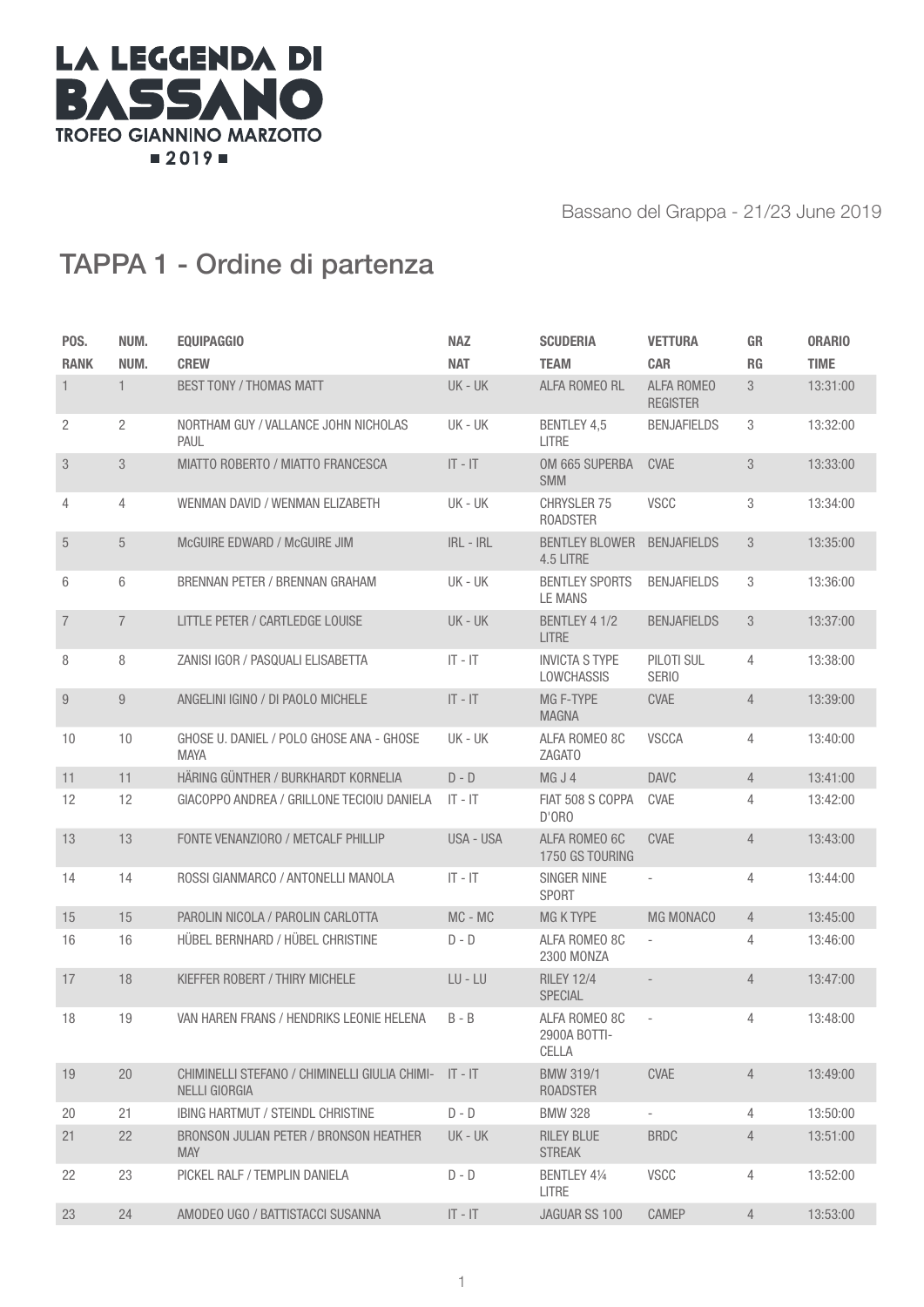| 24 | 25 | MARIN LORIS / MARIN MADDALENA                      | $IT - IT$   | LANCIA APRILIA<br><b>SPORT</b>              | <b>CVAE</b>                       | 4              | 13:54:00 |
|----|----|----------------------------------------------------|-------------|---------------------------------------------|-----------------------------------|----------------|----------|
| 25 | 26 | STOLZ BERNHARD GEORG / WEISS ANDREA                | $D - D$     | <b>BMW 328 ROAD-</b><br><b>STER</b>         | $\overline{\phantom{a}}$          | $\overline{4}$ | 13:55:00 |
| 26 | 27 | GANDOLFI FRANCESCO / GANDOLFI MIETTA               | $ T - T $   | <b>BMW 328 ROAD-</b><br><b>STER</b>         | <b>CVAE</b>                       | 4              | 13:56:00 |
| 27 | 28 | <b>HENNE THOMAS / KLEMM ADRIAN</b>                 | CH-CH       | ATALANTA SPORT<br><b>TOURER</b>             | ATALANTA-OW-<br><b>NERS</b>       | $\overline{4}$ | 13:57:00 |
| 28 | 29 | MAZZOLA GIAN FRANCO / POGGI CLAUDIO                | $ T - T $   | H.R.G. AERODI-<br><b>NAMIC</b>              | OFFICINA FER-<br><b>RARESE</b>    | 4              | 13:58:00 |
| 29 | 30 | GROSSJOHANN JURGEN / MIEDE DANI                    | $D - D$     | ALFA ROMEO 6C<br>2500 SS CORSA              | <b>ASC</b>                        | 5              | 13:59:00 |
| 30 | 31 | REPETTO GIOVANNI / AICARDI MARCO                   | $IT - IT$   | <b>FIAT BMW FURIA</b>                       | V.C.C. LIGURE                     | 5              | 14:00:00 |
| 31 | 32 | MORANDI GIANNI / X X                               | $ T - T $   | <b>FIAT 1500 6C</b><br>LANZARONE            | <b>CAMET</b>                      | 5              | 14:01:00 |
| 32 | 33 | QUINTANO JUAN HEILPERN / QUINTANO STENSEN<br>LAILA | $ES - ES$   | FERRARI 166<br><b>TOURING</b>               | L,                                | 5              | 14:02:00 |
| 33 | 34 | SHRAGA ELAD / SHRAGA JONATHAN                      | $ L - L $   | 0.S.C.A. MT 4                               | <b>VSCCA</b>                      | 5              | 14:03:00 |
| 34 | 35 | FAEDI FLAVIO / PILATI FRANCO                       | $IT - IT$   | <b>FIAT RUBBIANI</b><br><b>500 SPORT</b>    | BOLOGNA AU-<br><b>TOSTORICHE</b>  | 5              | 14:04:00 |
| 35 | 36 | ROLLASON HENRY EDWARD / JACKSON STELLA             | UK - UK     | <b>FRAZER NASH LE</b><br><b>MANS MK 2</b>   | <b>VSCC</b>                       | 5              | 14:05:00 |
| 36 | 37 | <b>HARMAN GUY / CRAIK MICHAEL</b>                  | UK - UK     | <b>FRAZER NASH</b><br>TARGA FLORIO          | GRRC                              | 5              | 14:06:00 |
| 37 | 39 | FERNANDEZ IRIA / MELON ANA                         | $ES - ES$   | <b>ALLARD J2X</b>                           | $\overline{\phantom{a}}$          | 5              | 14:07:00 |
| 38 | 40 | GANDOLFI FLAVIO / BRUNORI DINO                     | $IT - IT$   | SIATA DAINA<br><b>GRAN SPORT</b>            | <b>BRESCIA CORSE</b>              | 5              | 14:08:00 |
| 39 | 41 | PERSOONS AXEL / VAN DEN BOSSCHE WOUTER             | $B - B$     | JAGUAR XK 120<br>OTS                        | <b>JDC</b>                        | 5              | 14:09:00 |
| 40 | 42 | CALANDRA DARIO / GATTI STEFANO                     | CDN - CDN   | 0.S.C.A. MT 4                               | $\overline{\phantom{a}}$          | 5              | 14:10:00 |
| 41 | 43 | HAMELMANN STEFAN / HAMELMANN CAROLINE              | $D - D$     | <b>ERMINI 1100</b><br><b>SPORT</b>          | <b>MASERATI CLUB</b>              | 5              | 14:11:00 |
| 42 | 44 | GAVIO MARCELLO / PISSAVINI PIERO GIOVANNI          | $- - -$     | FERRARI 250 MM<br>VIGNALE                   | CAVEC                             | 5              | 14:12:00 |
| 43 | 45 | FINBURGH AUBREY / FINBURGH FELICITY                | UK - UK     | <b>JAGUAR C TYPE</b>                        | <b>AC OWNERS</b><br><b>CLUB</b>   | 5              | 14:13:00 |
| 44 | 46 | COVINDASSAMY MICHEL ANANDA / PASQUINI GUY          | USA - USA   | 0.S.C.A. MT 4                               | ÷,                                | 5              | 14:14:00 |
| 45 | 48 | CRIPPA ROBERTO / CRIPPA MATTEO                     | $IT - IT$   | FERRARI 340 MM                              | <b>CVAE</b>                       | 5              | 14:15:00 |
| 46 | 49 | HOULIHAN SHANE / RATAJOVA ZUZANA                   | $IRL - IRL$ | <b>JAGUAR C TYPE</b>                        | <b>IVVCC</b>                      | 5              | 14:16:00 |
| 47 | 50 | BRICCHETTI VINCENZO / BRICCHETTI PAOLO             | $ T - T $   | <b>AUSTIN HEALEY</b><br>100/4-BN1           | <b>BRESCIA CORSE</b>              | 5              | 14:17:00 |
| 48 | 51 | LAMMEREE MARCEL / LAMMEREE ELS                     | $NL - NL$   | 0.S.C.A. MT 4                               | <b>MASERATI</b><br><b>HOLLAND</b> | 5              | 14:18:00 |
| 49 | 52 | SIMONETTO FRANCESCO / COLOSIMO DILETTA             | $ T - T $   | <b>AUSTIN HEALEY</b><br>100 M               | <b>CVAE</b>                       | 5              | 14:19:00 |
| 50 | 53 | <b>SCHILS DENNIS / KUMPEN ELS</b>                  | $B - B$     | KIEFT CLIMAX                                | <b>AHOCN</b>                      | 5              | 14:20:00 |
| 51 | 54 | LOMBARDI FRANCO / BONTEMPO ENRICA                  | $ T - T $   | FERRARI 250<br>MONZA SCA-<br><b>GLIETTI</b> | V.C.C. LIGURE                     | 5              | 14:21:00 |
| 52 | 55 | VAN DEN HEUVEL CEES / VAN DEN HEUVEL ANITA         | $B - B$     | ALFA ROMEO<br>1900 SPORT                    | $\overline{\phantom{a}}$          | 5              | 14:22:00 |
| 53 | 56 | VILLA MARZIO / ABELLO MARIA CRISTINA               | CH-CH       | AC ACE                                      | $\overline{\phantom{a}}$          | 5              | 14:23:00 |
| 54 | 57 | SKILLEN SIMON / ATKIN JON                          | UK - UK     | <b>AUSTIN HEALEY</b><br>100 S               | $\overline{\phantom{a}}$          | 5              | 14:24:00 |
| 55 | 58 | ROSCHMANN JUTTA / WIPFLER SUSANNE                  | $D - D$     | <b>MASERATI A6 GCS</b>                      | $\overline{\phantom{a}}$          | 5              | 14:25:00 |
| 56 | 59 | ROSCHMANN DIETER / WOLFGSCHAFT MARTIN              | $D - D$     | MASERATI 300 S                              | <b>FERRARI CLUB</b><br>D.         | 5              | 14:26:00 |
| 57 | 60 | DOLCETTA GIOVANNI / DOLCETTA MARIA V.              | $IT - IT$   | 0.S.C.A. MT4 -<br>2AD                       | <b>CVAE</b>                       | 5              | 14:27:00 |